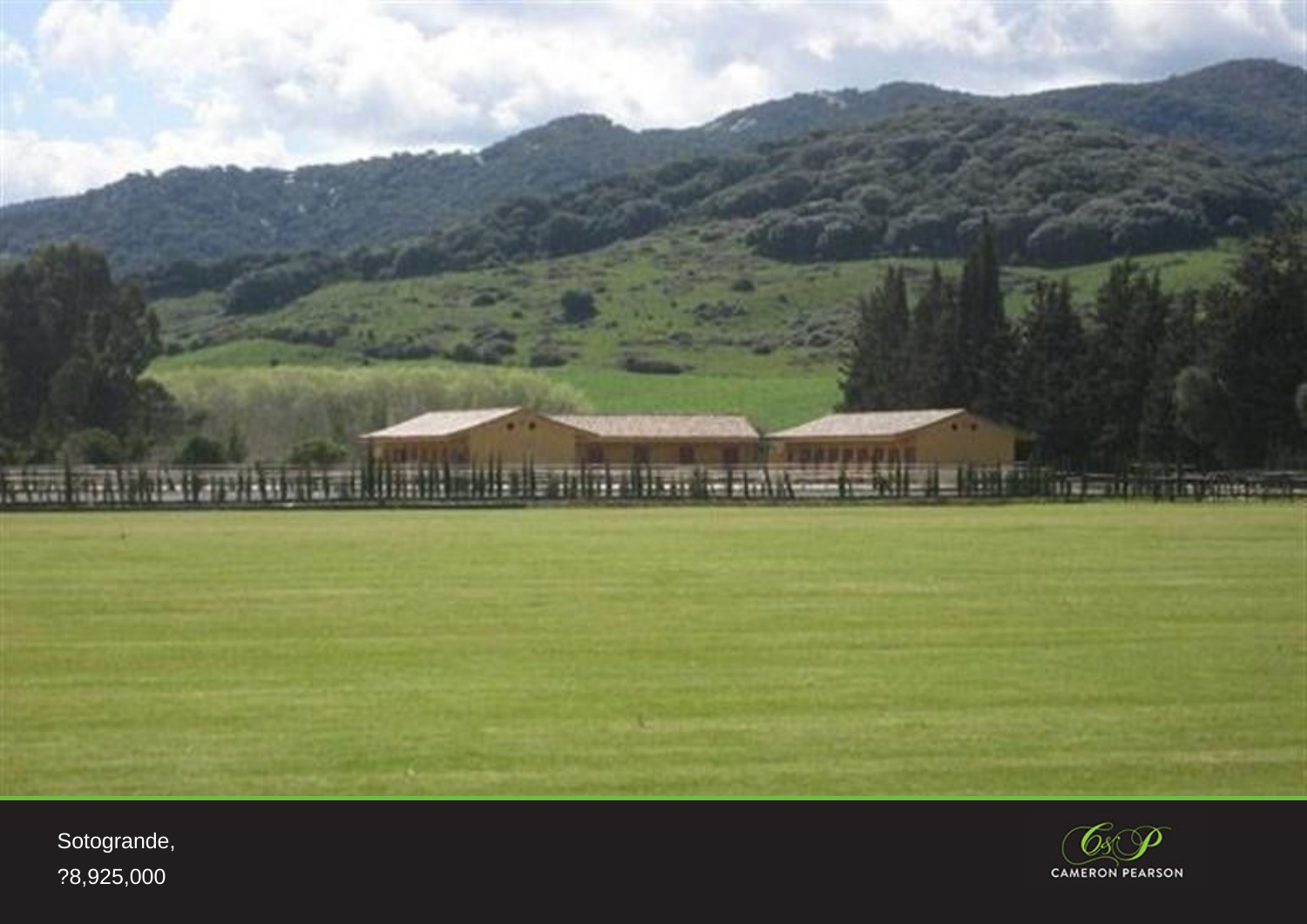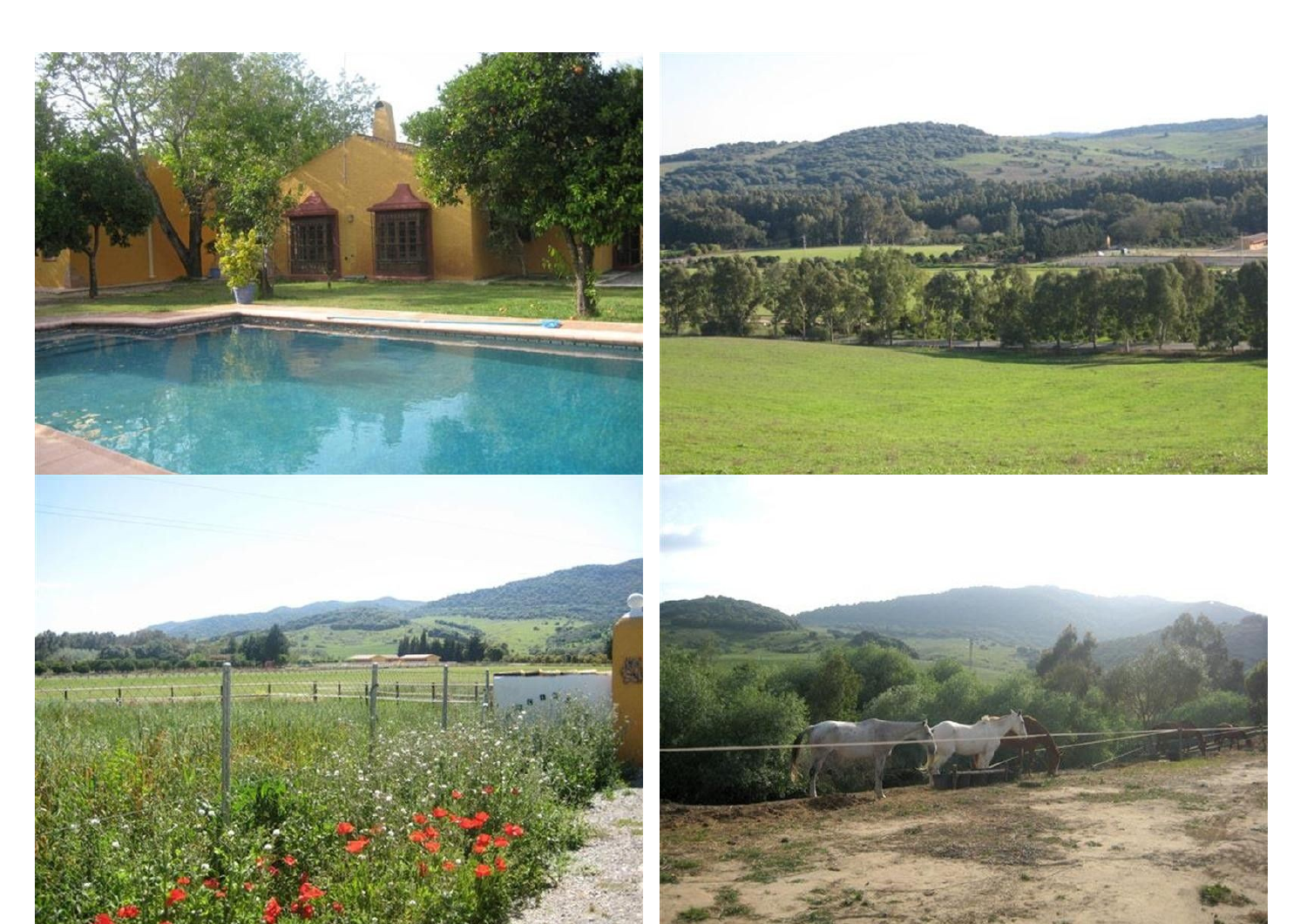

?8,925,000

## 11 Bedrooms 11 Bathrooms

FREEHOLD - Poloclub.The farm has 105.000 m2 and 15 minutes from Sotogrande.It is situated in the limit of the Alcornocales Natural Park 150.000 hectares of the last untouched forest in Europe. That means that the surrounding of the farm will be untouched forever because they are protected by Spanish legislation for natural environments. The farm is situated between the road and the Hozgargante river. The farm has 2 polo fields, one to play and another to practice and 2 arenas. Polo field - 150 x 245 meters is laser level and has drainage for the winter. Practice polo field - 100 x 150 meters for stick, ball and practice. Also laser level and drainage. Exercise track, is situated around the practice polo field. Arena 1 - 45 x 90 meters. good to play polo. Arena 2 - 20 x 60 meters, good to train horses and for dressage or jumping. Paddocks; River side, 3 groups of paddocks all along the farm with good shade for the summer. Road side, 3 groups of paddocks very sunny for the winter.

• Ocean View

- **Off Street Parking**
- Patio Period  $\bullet$  Patio
- Refurbished
- Terrace  $\bullet$
- 
- **C** Swimming Pool
- Terrace Traditional